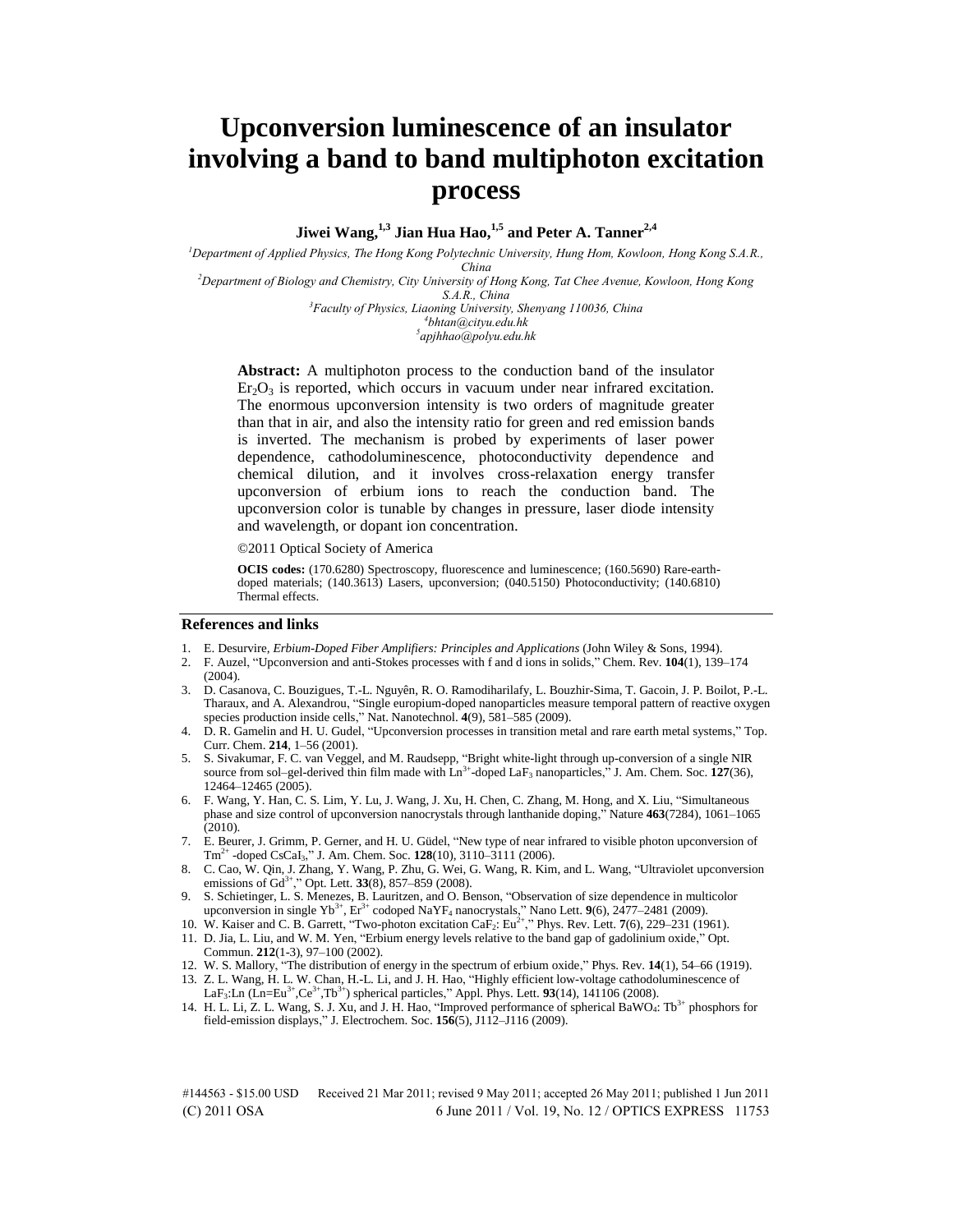15. P. A. Tanner and K. L. Wong, "Synthesis and spectroscopy of lanthanide ion-doped Y<sub>2</sub>O<sub>3</sub>," J. Phys. Chem. B **108**(1), 136–142 (2004).

17. J. Wang and P. A. Tanner, "Upconversion for white light generation by a single compound," J. Am. Chem. Soc. **132**(3), 947–949 (2010).

### **1. Introduction**

The lanthanide ion erbium,  $Er^{3+}$ , is well known for its optical communication applications [1] and two-photon upconversion processes [2] with a quantum efficiency surpassing values for other  $Ln^{3+}$  ions [3]. The mechanisms are mainly based upon excited state absorption (ESA), energy transfer upconversion (ETU) and photon avalanche (PA) for  $Er^{3+}$  or  $Er^{3+}$ ,  $Yb^{3+}$  ion codoped systems [2,4]. Efforts to improve the quantum efficiency of upconversion have largely focused upon the selection of a suitable host for this activator ion. Oxide and fluoride host lattices, such as  $LaF_3$ ,  $Y_2O_3$  and  $NaYF_4$  are well studied since their relatively low phonon frequencies inhibit nonradiative pathways [5]. Here, we report a novel multiphoton upconversion to the conduction band of  $Er<sub>2</sub>O<sub>3</sub>$  which occurs in vacuum under near infrared (NIR) excitation and which results in an enormous increase in intensity and obvious change in emission spectra. The upconversion emission color can be tuned by pressure, laser diode intensity, excitation wavelength, or chemical modification.

The lanthanides are long known as the *lighting elements* and the present article illuminates their burgeoning importance. Concerning their upconversion investigations, the following topics have been of wide interest in recent years: tuning upconversion nanoparticles by lanthanide doping to access a wide emission range from the visible to near infrared regions [6], utilizing the transitions of highly excited  $5d$  [7] or  $4f^N$  [8] energy levels; and producing white light upconversion by the combination of several  $4f^N - 4f^N$  transitions of lanthanide ions [5]. Most importantly, the improvement in upconversion efficiency has been enthusiastically pursued by different means, such as by using noble metal surface plasmon-enhancement [9]. The three basic upconversion mechanisms have not previously been utilized to excite lanthanide ion electrons to the conduction band *via* a multiphoton process. Part of the reason for this is that the multiphoton upconversion efficiency decreases dramatically when compared with a two photon process [10]. As a move in these directions, we present in this work the upconversion luminescence of  $E_7Q_3$  involving a band to band multiphoton excitation process. In vacuum, the green and red upconversion and near infrared (NIR) emission were observed to be more than two orders of magnitude stronger than in air. The upconversion mechanism involves excitation from within the valence band (VB) to the conduction band (CB) with the simultaneous production of photoconductivity, as also shown by the dependence of upconversion emission intensity upon incident laser power. This mechanism is expected to be applicable to other lanthanide sesquioxides with interband metastable states of the  $4f<sup>N</sup>$  configuration.

#### **2. Experiments**

The purity of crude lanthanide oxide powders obtained from American Elements (USA), International laboratory (USA) and Sigma-Aldrich (Germany) was from 99.99% to 99.999%. The samples were mounted in a closed chamber pumped by a vacuum pump (BOC Edwards), whose maximum vacuum is 0.02 mbar. The upconversion and NIR emissions as well as the time-resolved intensity evolution of the spectra were measured by an Edinburgh 920 instrument using 975 nm laser diode excitation. The beam diameter was 1 mm and the maximum power of 1 W represents 50 W  $cm^{-2}$ . Cathodoluminescence was measured under a pressure of ~0.1 mbar and recorded by Ocean Optic USB 4000 fiber optic spectrometer. The luminance for  $Er_2O_3$  excitation in vacuum and the Commission Internationale de L'éclairage (CIE) coordinates were measured by PR-670 SpectraScan Spectroradiometer. The powder was pressed into thin slab (0.2 mm thickness) for the photoconductivity measurements, and then mounted between two copper alloy electrodes in vacuum. The laser beam irradiated the

<sup>16.</sup> C. K. Jørgensen, H. Bill, and R. Reisfeld, "Cathodoluminescence of rare earth," J. Lumin. **24-25**, 91–94 (1981).

<sup>18.</sup> C. Brandt, S. T. Fredrich-Thornton, K. Petermann, and G. Huber, "Photoconductivity in Yb-doped oxides at high excitation densities," Appl. Phys. B **102**(4), 765–768 (2011).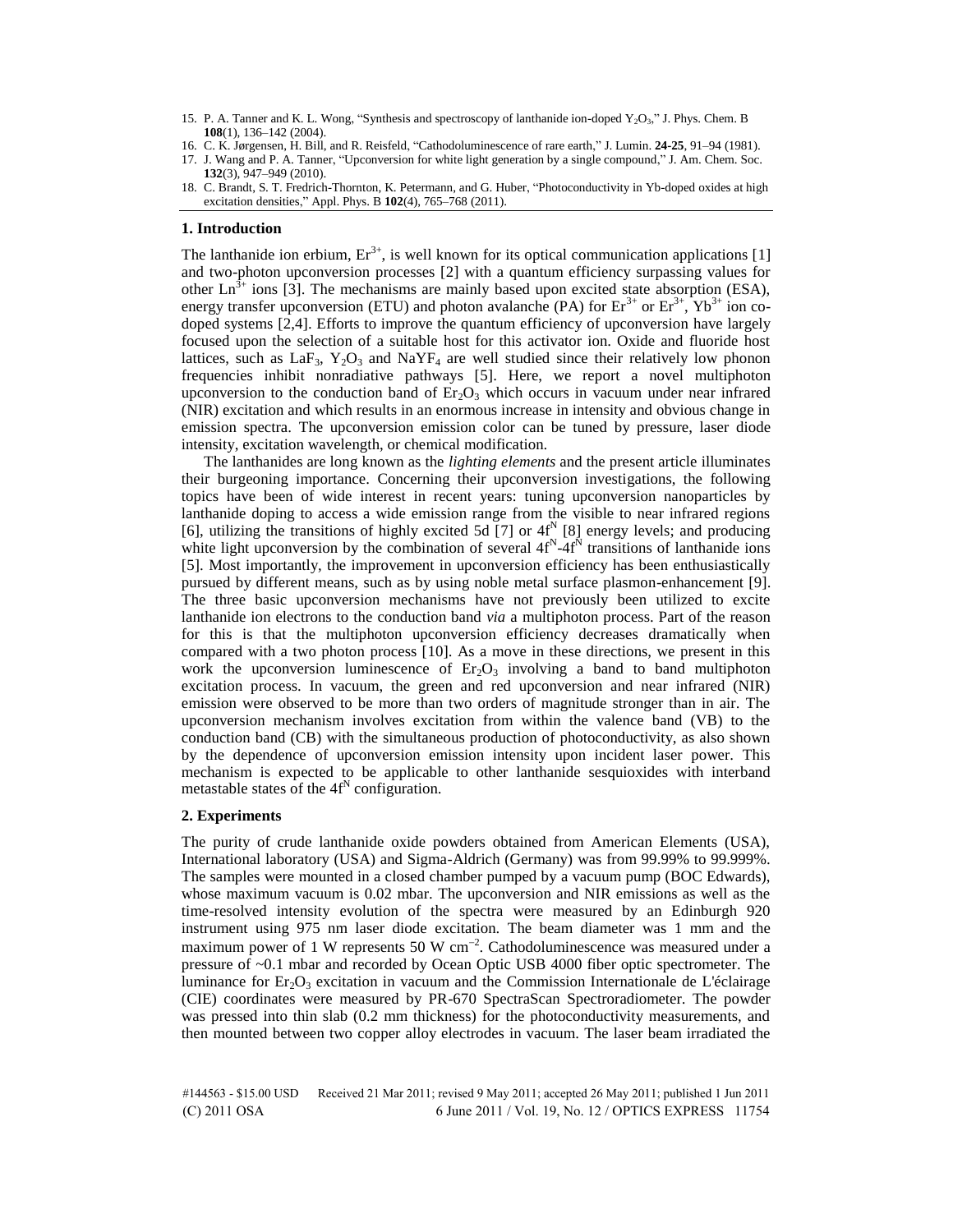edge of slab through the window of the chamber. A Keithley 6517A electrometer was used as the voltage supply and resistance detector.



Fig. 1. Luminescence of  $Er_2O_3$  powders between 400 and 825 nm. (a) Cathodoluminescence (CL) intensity versus beam voltage under 1.25 A beam current. (b) CL intensity versus beam current under 6.0 keV beam voltage. (c) 975 nm excited upconversion luminescence in air or vacuum under 750 mW irradiation.

#### **3. Results and discussion**

### *3.1 Comparison of luminescence under cathode-ray and near infrared excitation*

Electron-beam excitation may produce orders-of-magnitude greater carrier generation rates than optical excitation, and it is advantageous in studies of wide band-gap materials. The band gap of  $Er_2O_3$  is located at 5.0  $\pm$  0.6 eV (35490-45170 cm<sup>-1</sup>) [11]. The cathodoluminescence (CL) spectra of  $Er_2O_3$  in vacuum under various beam voltage and beam current values are shown in Figs.  $1(a)$  and  $1(b)$ . As previously published  $[12]$ , it is thus demonstrated that aboveband gap excitation leads to visible emission from electronic energy levels of  $Er<sup>3+</sup>$ . These extensive spectral bands are assigned to emissions from the  ${}^{4}G_{11/2}$  /  ${}^{2}G_{9/2}$  (ultraviolet),  ${}^{4}F_{7/2}$ (blue),  ${}^2H_{11/2}$ ,  ${}^4S_{3/2}$  (green),  ${}^4F_{9/2}$  (red) and  ${}^4I_{9/2}$  (NIR) *J*-multiplets to the  ${}^4I_{15/2}$  electronic ground state, as marked in Fig. 1(a). These levels are therefore populated by various nonradiative processes from the conduction band (CB) and from interband trap levels. The total  $Er<sup>3+</sup>$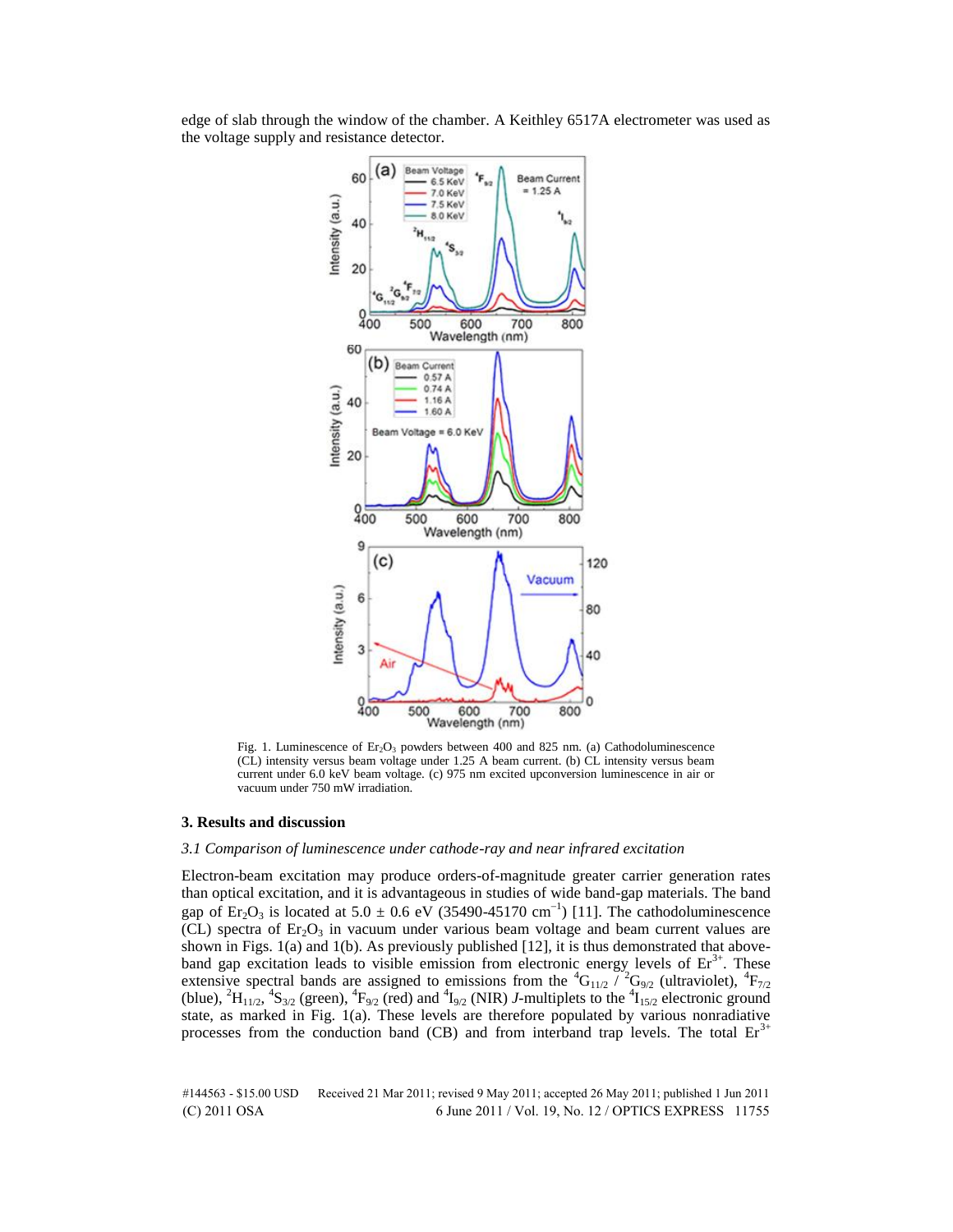emission intensity increases with both excitation voltage and current, similar to the studies of other systems [13,14]. but the red/green emission intensity ratio decreases with increase of each of these parameters. Emission from higher multiplet terms of  $Er<sup>3+</sup>$  is quenched by crossrelaxation processes in this concentrated material. Figure 1(c) compares the  $4f<sup>11</sup>$  upconversion luminescence from the same high purity  $Er_2O_3$  powder in air (left hand ordinate scale) and vacuum (right hand ordinate) environments when employing a 975 nm (10256 cm<sup>-1</sup>; 1.27 eV) laser diode with excitation power of 750 mW. Red emission,  $\lambda_{\text{max}}$  660 nm:  ${}^4F_{9/2} \rightarrow {}^4I_{15/2}$ , is dominant in air and the green emission,  $\lambda_{\text{max}}$  564 nm:  ${}^{2}H_{11/2}$ ,  ${}^{4}S_{3/2}$   $\rightarrow$   ${}^{4}I_{15/2}$ , is very weak. However in a modest vacuum of up to  $2 \times 10^{-2}$  mbar, the intensity of red emission increases by two orders of magnitude, and the intensity ratio of green to red emission increases considerably so that the intensities of these emissions now become comparable.

The sample temperature may be readily calculated from the comparison of the relative intensities of the emission transitions from  ${}^{2}H_{11/2}$  and  ${}^{4}S_{3/2}$ . The comparison of the "air" spectrum [Fig. 1(c)] with the literature spectrum [15] shows that the sample temperature under 750 mW laser diode excitation in air is ~500 K, and in "vacuum" it is ~800 K. This elevated temperature partly accounts for the differences in the "air" and "vacuum" spectra in Fig. 1(c), where the former are more clearly resolved and the latter include more transitions from thermally-excited luminescent states. The most important point, however, concerns the similarity between Figs.  $1(a)$  and  $1(b)$  on the one hand, and  $1(c)$  "vacuum", although the former are excited by radiation above, and the latter below, the band gap. Following this observation, we now show that just as for the spectra in Figs.  $1(a)$  and  $1(b)$ , that in Fig.  $1(c)$ also results from initial excitation into the conduction band. Note that candoluminescence is negligible at 800 K [12,16].

#### *3.2 Dependence of laser power, photoconductivity and chemical dilution*

The log-log plots of integrated emission intensity for the wavelength range between 400 and 850 nm, versus laser diode power, for the sample in air or vacuum are shown in Fig. 2(a). The slopes of the plots are an indication of the number of photons involved in the upconversion processes, given certain conditions described by Gamelin and Güdel [4]. The laser diode radiation is absorbed by a  $4f^{11} \rightarrow 4f^{11}$  intraconfigurational transition, and in the present case it is the  ${}^4I_{15/2}$   $\rightarrow$   ${}^4I_{11/2}$  transition of Er<sup>3+</sup>. The "vacuum" plot in Fig. 2(a) is consistent with ground state absorption to the CB involving 6 (1.27 eV, 10256 cm<sup>-1</sup>) photons.

Excitation to the conduction band is accompanied by the production of free charge carriers. The measurement of electrical conduction by the insulator  $Er_2O_3$  under NIR irradiation was performed by inserting an electrode at each side of a lightly-compressed disc of the powder. In fact, as shown in Fig. 2(b) for three different ambient pressures, there is a large increase in the current detected when irradiating  $Er_2O_3$  with increasing laser diode powers, with a variable slope which depends upon the laser power. For 0.05 mbar pressure an avalanche increase to a slope value near 20 occurs for laser diode powers above 750 mW. The photocurrent is very sensitive to ambient pressure, as shown in Fig. 2(c), which may indicate that charge carriers are at the surface, rather than the bulk, of the material. Figure 2(c) also demonstrates that the upconversion emission intensity and photoconductivity are inter-related, although the emission slope has no "bend".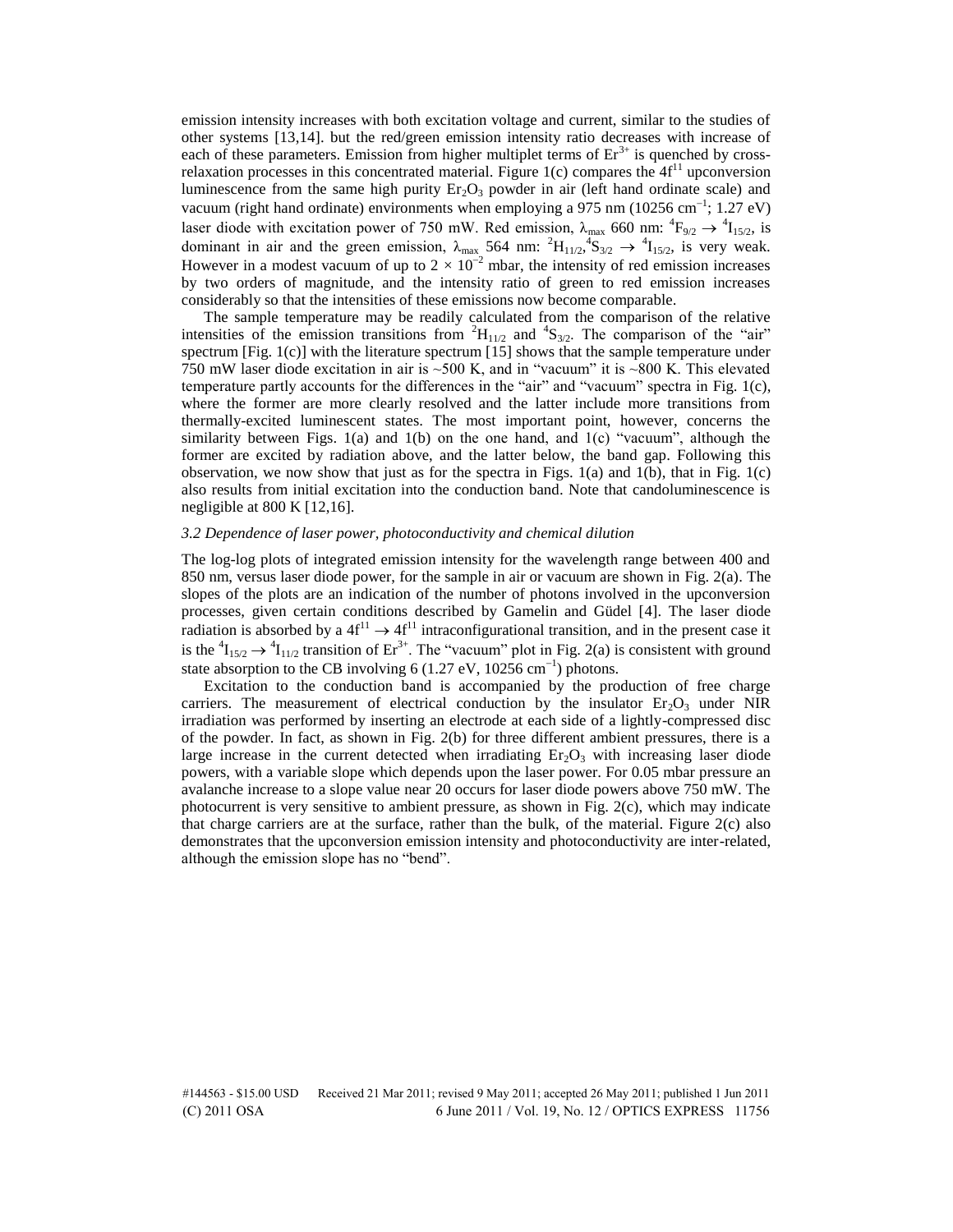

Fig. 2. Log-log plots of various experimental variables for  $Er<sub>2</sub>O<sub>3</sub>$  powders: (a) integrated emission intensity versus 975 nm laser diode power in the region between 400 and 850 nm in ambient air or vacuum of  $2 \times 10^{-2}$  mbar; (b) photocurrent versus laser power for three pressures; c) photocurrent and upconversion intensity versus pressure using 950 mW NIR laser excitation power: these results are not simultaneous.

The upconversion enhancement under 975 nm excitation does not occur for  $(Y_{0.95}E_{0.05})_2O_3$  so that a cross-relaxation process is implied to be responsible for upconversion to the conduction band in the neat  $Er_2O_3$  powder. Also, we have conducted further experiments in "air" at elevated temperatures to show that the higher sample temperature in "vacuum", mentioned above, is not responsible for the enhancement of upconversion. Figure 1(a) shows that the highest metastable states in  $Er_2O_3$  are  ${}^2H_{11/2}$ ,  ${}^4S_{3/2}$ , which may be reached by a 2-photon process from  ${}^{4}I_{15/2}$ . A collective energy transfer from three  $Er^{3+}$  ions excited in these states (i.e. a 6-photon process) could raise an electron from the valence band into the conduction band. The observation of  $Er<sup>3+</sup>$  emission demonstrates that nonradiative population of interband states follows the excitation.

It has been demonstrated [17] that quenching of  $Yb_2O_3$  broad band emission by gas molecules can be interpreted under a model focusing upon the number of collisions by gas molecules irrespective of the nature of the gas. The emission was characterized by a characteristic pressure  $(P_0)$  which was linearly dependent upon the laser power and the square root of the mass of the ambient gas molecules. The additional results from the present work suggest that the most important action of these gas molecules is surface charge neutralization, thus depleting the occupation of the CB.